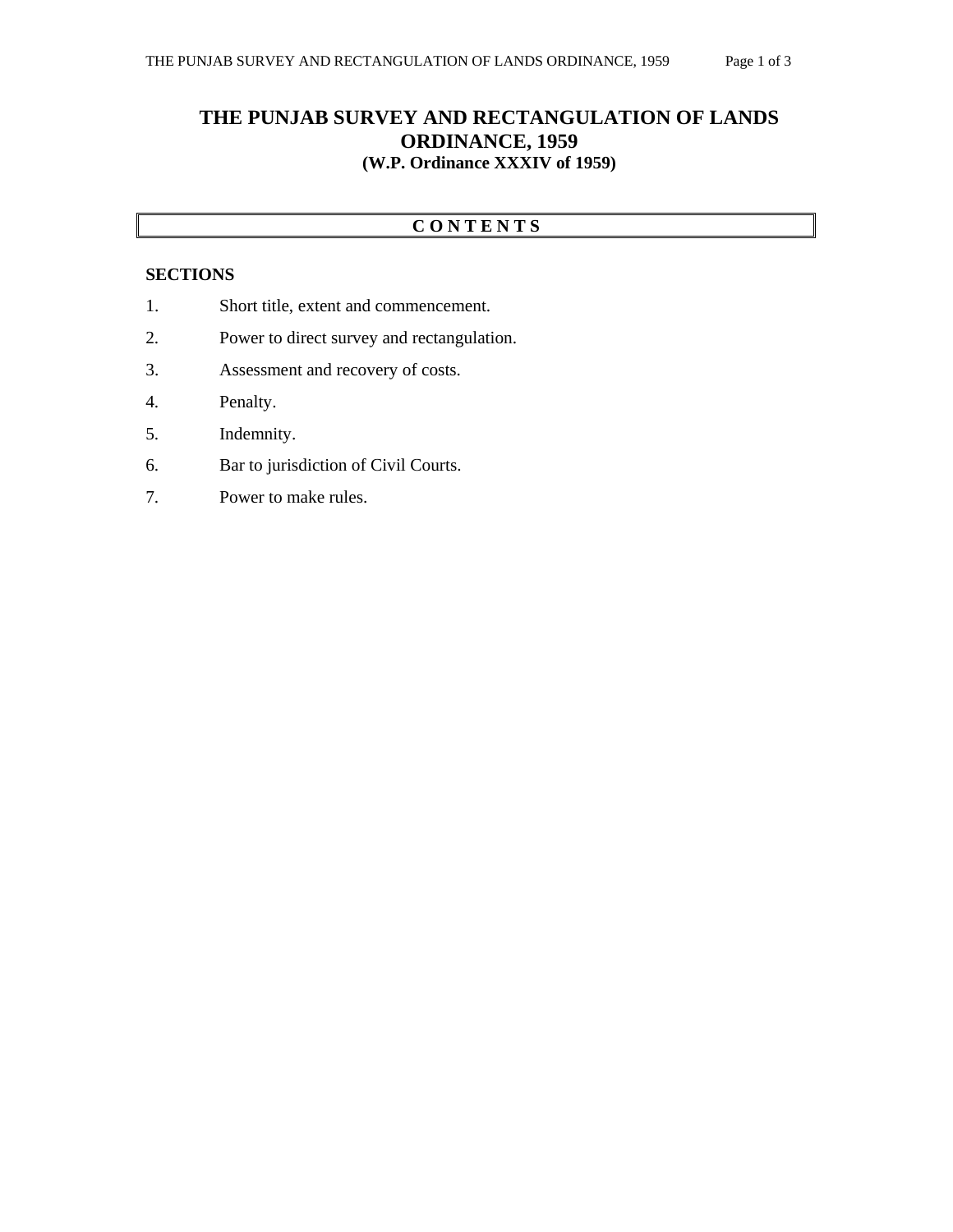## 1 **THE** <sup>2</sup> **[PUNJAB] SURVEY AND RECTANGULATION OF LANDS ORDINANCE, 1959 (W.P. Ordinance XXXIV of 1959)**

[1 June 1959]

## *An Ordinance to provide for the survey and rectangulation of lands*

**Preamble.**—WHEREAS it is expedient to make provision for carrying out the survey and rectangulation of land in any area in the Province of  $\frac{3}{2}$ [the Punjab];

 NOW, THEREFORE, in pursuance of the Presidential Proclamation of the seventh day of October, 1958, and in exercise of all powers enabling him in that behalf, the Governor of West Pakistan is pleased to make and promulgate the following Ordinance:-

**1.** Short title, extent and commencement.—(1) This Ordinance may be called the <sup>4</sup>[Punjab] Survey and Rectangulation of Lands Ordinance, 1959.

 $\frac{5}{2}$ [(2) It extends to the whole of the Province of <sup>6</sup>[the Punjab] except the Tribal Areas.]

 (3) It shall come into force in such area and on such date as the Board of Revenue,  $\frac{7}{2}$ [Punjab] may by notification direct.

 **2. Power to direct survey and rectangulation.—** Notwithstanding anything contained in any other law for the time being in force, the Board of Revenue,  $\frac{8}{3}$ [Punjab] may, by notification, direct that survey and rectangulation of land in any area be carried out provided that, as far as possible, the area of an owner's holding shall not, as a result of such operations, be reduced.

**3.** Assessment and recovery of costs.— The cost of the survey, and rectangulation operations shall be assessed and recovered from the persons whose holdings are affected in such manner as may be prescribed by rules made under this Ordinance:

 Provided that Provincial Government may remit, in whole or in part, the cost of such operations.

 **4. Penalty.—** Whoever obstructs or prevents any operations under this Ordinance, or fails to comply with any provisions of the rules made thereunder, shall, on a complaint made in writing by any Revenue Officer, be punished with imprisonment which may extend to six months, or with fine which may extend to one thousand rupees or with both.

**5.** Indemnity.— No suit or other legal proceedings shall be maintainable in respect of the exercise of any powers or discretion conferred by this Ordinance or rules made thereunder, or against any public servant or person duly appointed or authorised under this Ordinance or the rules, in respect of anything in good faith done, or purporting to be done under this Ordinance or the rules.

**6.** Bar to jurisdiction of Civil Courts.— No Civil Court shall have jurisdiction to entertain any claim, suit or other legal proceedings in respect of any act done in pursuance of the provisions of this Ordinance.

**7.** Power to make rules.— The Board of Revenue <sup>9</sup> [Punjab], may frame such rules as may be necessary to give effect to the provisions of this Ordinance.